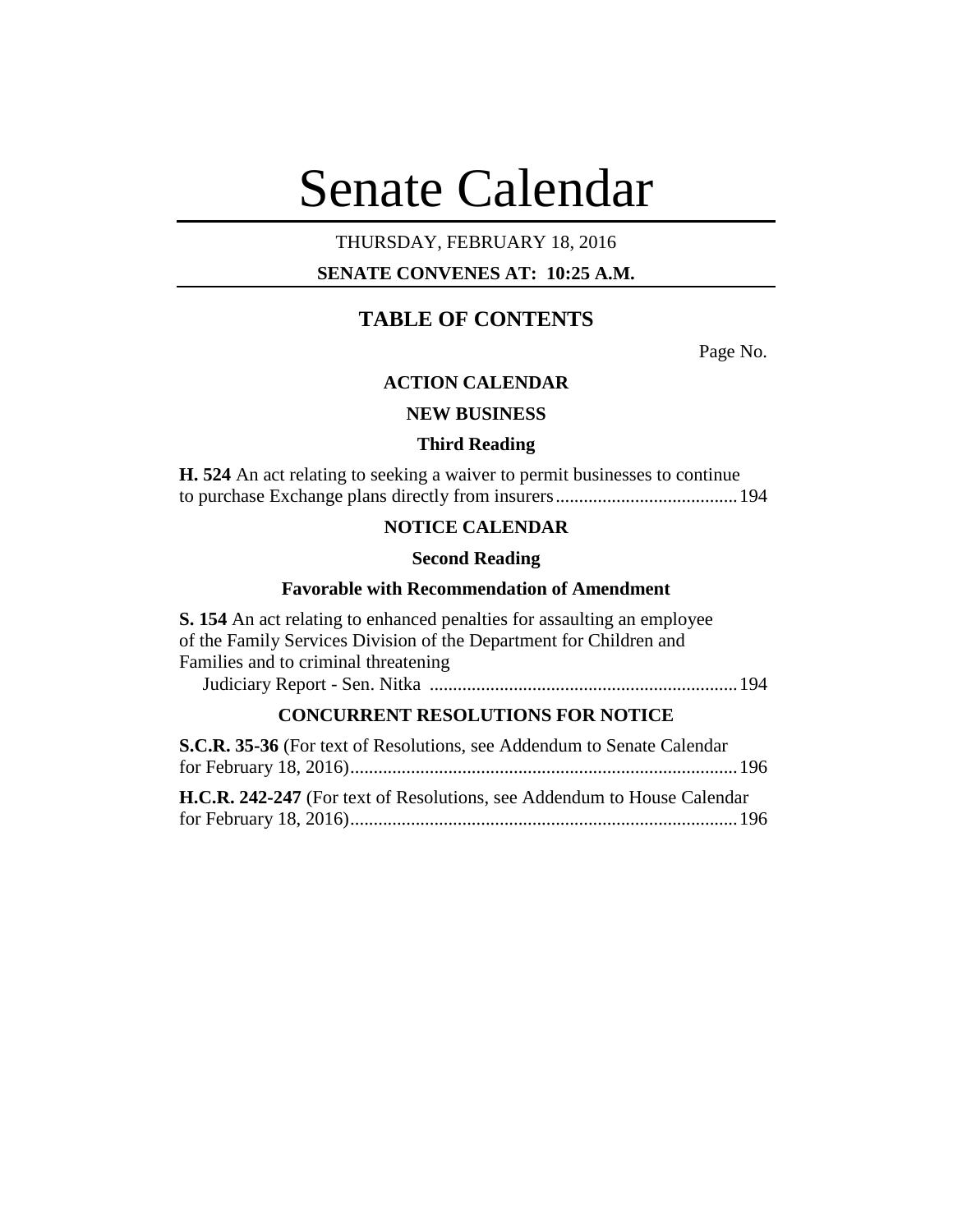## **ORDERS OF THE DAY**

# **ACTION CALENDAR**

#### **NEW BUSINESS**

#### **Third Reading**

# **H. 524.**

An act relating to seeking a waiver to permit businesses to continue to purchase Exchange plans directly from insurers.

## **NOTICE CALENDAR**

#### **Second Reading**

### **Favorable with Recommendation of Amendment**

## **S. 154.**

An act relating to enhanced penalties for assaulting an employee of the Family Services Division of the Department for Children and Families and to criminal threatening.

# **Reported favorably with recommendation of amendment by Senator Nitka for the Committee on Judiciary.**

The Committee recommends that the bill be amended by striking out all after the enacting clause and inserting in lieu thereof the following:

Sec. 1. 13 V.S.A. § 1028 is amended to read:

§ 1028. ASSAULT OF LAW ENFORCEMENT OFFICER, FIREFIGHTER, EMERGENCY MEDICAL PERSONNEL MEMBER, MANDATED REPORTER, EMPLOYEE OF FAMILY SERVICES DIVISION OF DEPARTMENT FOR CHILDREN AND FAMILIES, OR HEALTH CARE WORKER; ASSAULT WITH BODILY FLUIDS

(a) A person convicted of a simple or aggravated assault against a law enforcement officer, a firefighter, a health care worker, a mandated reporter as defined in 33 V.S.A. § 4913, an employee of the Family Services Division of the Department for Children and Families, or a member of emergency medical personnel as defined in 24 V.S.A. § 2651(6) while the officer, firefighter, health care worker, mandated reporter, employee of the Family Services Division, or emergency medical personnel member is performing a lawful duty, in addition to any other penalties imposed under sections 1023 and 1024 of this title, shall:

(1) for the first offense, be imprisoned not more than one year;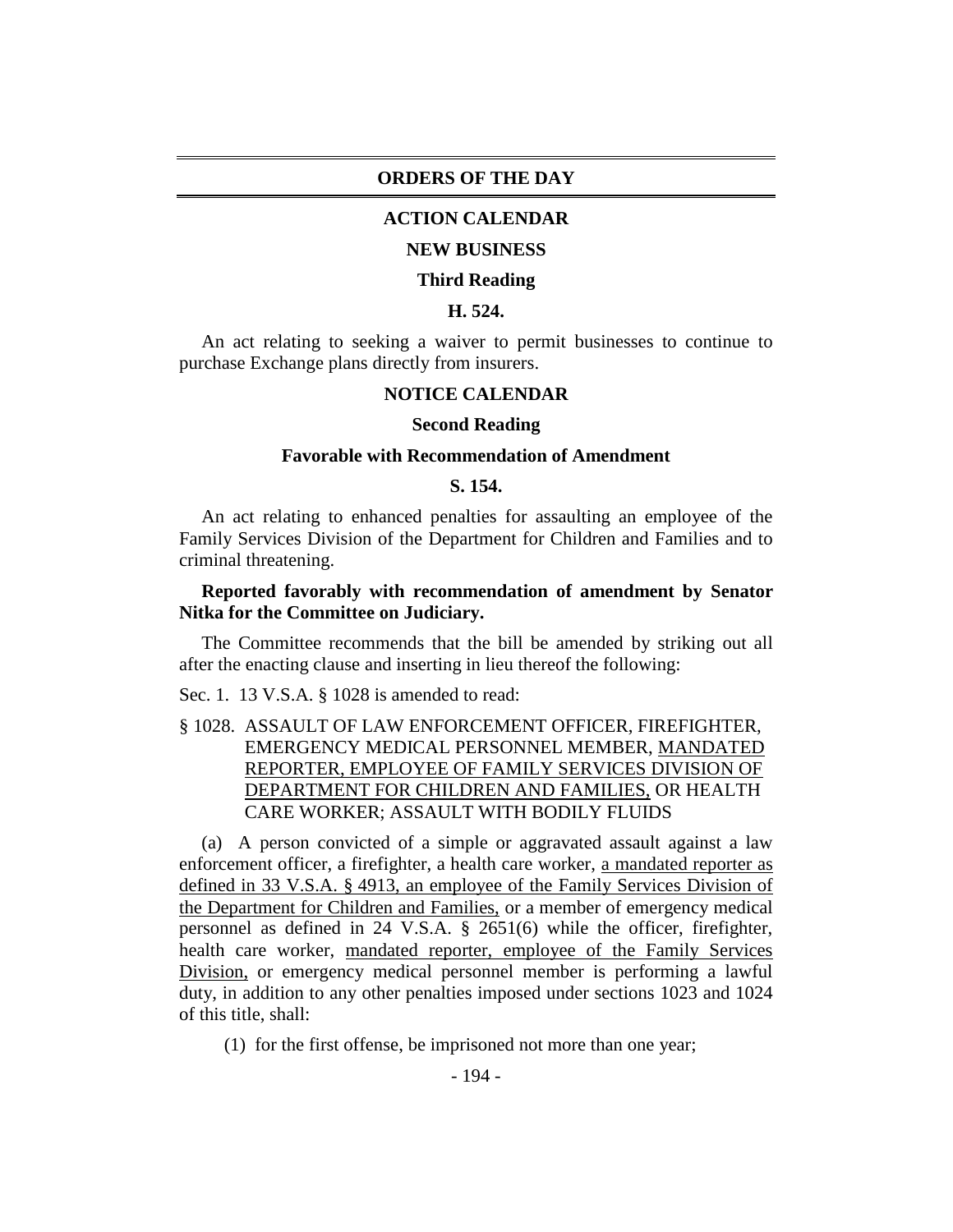(2) for the second offense and subsequent offenses, be imprisoned not more than 10 years.

\* \* \*

(d) For purposes of As used in this section:

(1) "Health care facility" shall have the same meaning as defined in 18 V.S.A. § 9432(8); and.

(2) "Health care worker" means an employee of a health care facility or a licensed physician who is on the medical staff of a health care facility who provides direct care to patients or who is part of a team-response to a patient or visitor incident involving real or potential violence.

(3) "Performing a lawful duty" for a mandated reporter shall mean performing the mandated reporter's lawful duty under 13 V.S.A. § 4913(c).

(e) This section shall not apply to an individual under 18 years of age residing in a residential rehabilitation facility.

Sec. 2. 13 V.S.A. § 1702 is added to read:

§ 1702. CRIMINAL THREATENING

(a) A person shall not by words or conduct intentionally:

(1) threaten another person; and

(2) as a result of the threat, place the other person in reasonable apprehension of death or serious bodily injury.

(b) A person who violates subsection (a) of this section shall be imprisoned not more than one year or fined not more than \$1,000.00, or both.

(c) A person who violates subsection (a) of this section with the intent to prevent another person from reporting to the Department for Children and Families the suspected abuse or neglect of a child shall be imprisoned not more than two years or fined not more than \$1,000.00, or both.

(d) As used in this section:

(1) "Serious bodily injury" shall have the same meaning as in section 1021 of this title.

(2) "Threat" and "threaten" shall not include constitutionally protected activity.

(e) Any person charged under this section who is under 18 years of age shall be adjudicated as a juvenile delinquent.

Sec. 3. EFFECTIVE DATE

This act shall take effect on passage.

(Committee vote: 4-1-0)